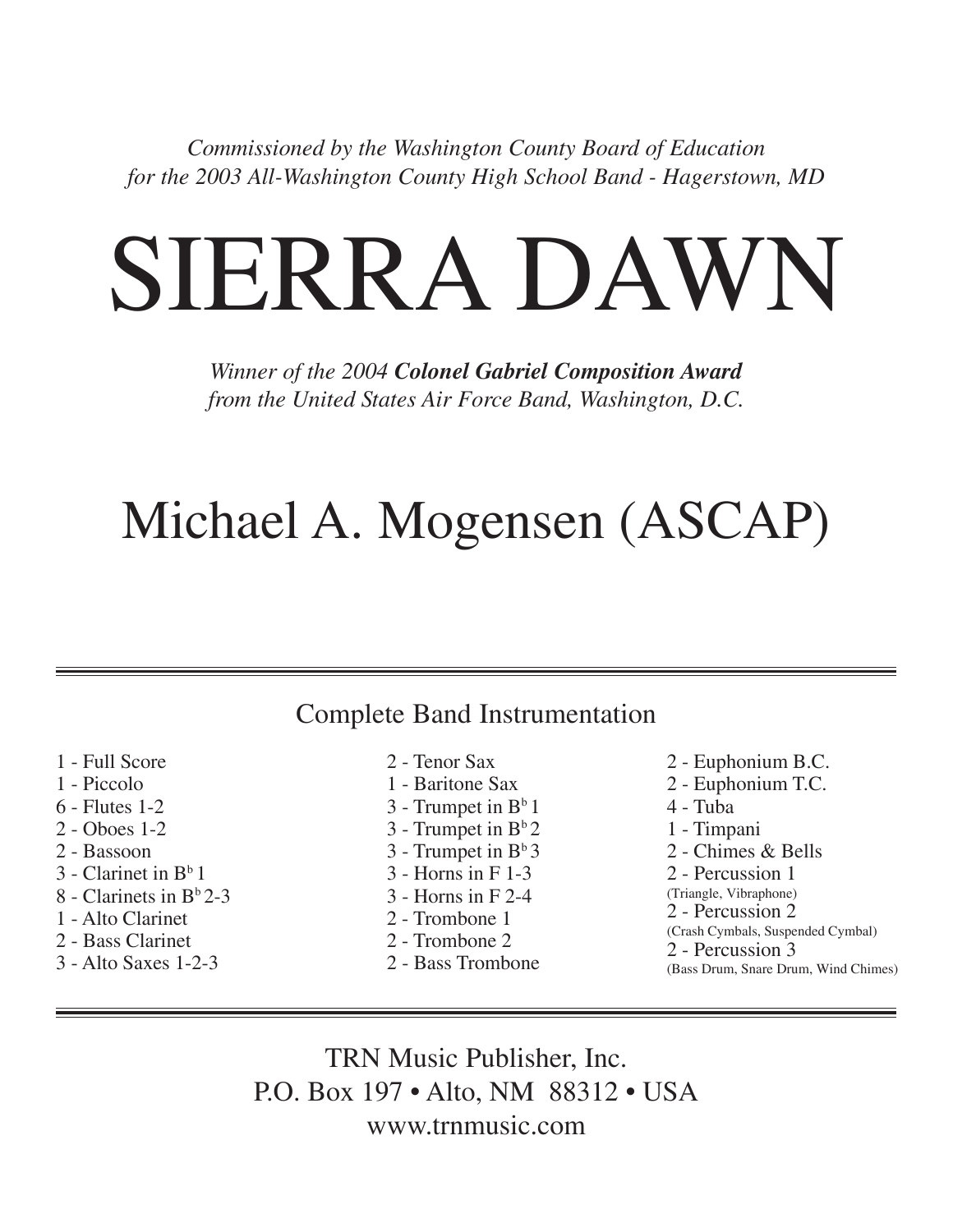### **SIERRA DAWN**

Commissioned by the Washington County Board of Education in Hagerstown, MD, **SIERRA DAWN** received its world premiere performance at the historic Maryland Theatre in February, 2003. It was written as a show-piece for the All-Washington County High School Honor Band and was guest-conducted in its premiere performance by Dr. Harlan Parker from the Peabody Conservatory of Music. The work features dark, modal harmonies, majestic and reflective melody lines, and vigorous, energetic rhythms. The Sierra Nevada mountain range served as inspiration, and *SIERRA DAWN* aims to evoke emotions one might experience during a beautiful and magnificent mountain sunrise.

*SIERRA DAWN* was awarded the prestigious *Colonel Arnald D. Gabriel Composition Prize* from the United States Air Force Band in Washington, D.C.

#### **About the Composer - - -**



Award-winning composer **Michael A. Mogensen** currently resides in Hagerstown, MD, though his musical endeavors have taken him as far as Orlando, Miami, and Los Angeles. He has held positions with Warner Brothers Publications as well as Disney Music Publishing and has served as an adjudicator, clinician, instructor and guest-conductor for many high school and college-level events. An active participant in the music industry, Mogensen has written,

arranged and performed for a variety of albums, recording projects and live performances. He is an alumnus of the music schools of James Madison University (VA) and Ithaca College (NY), and he has studied with renowned composers Robert W. Smith, John Hilliard and Dana Wilson. Mogensen is frequently commissioned to compose original classical works for large ensembles and chamber groups, and his compositions have been programmed throughout the United States and Canada.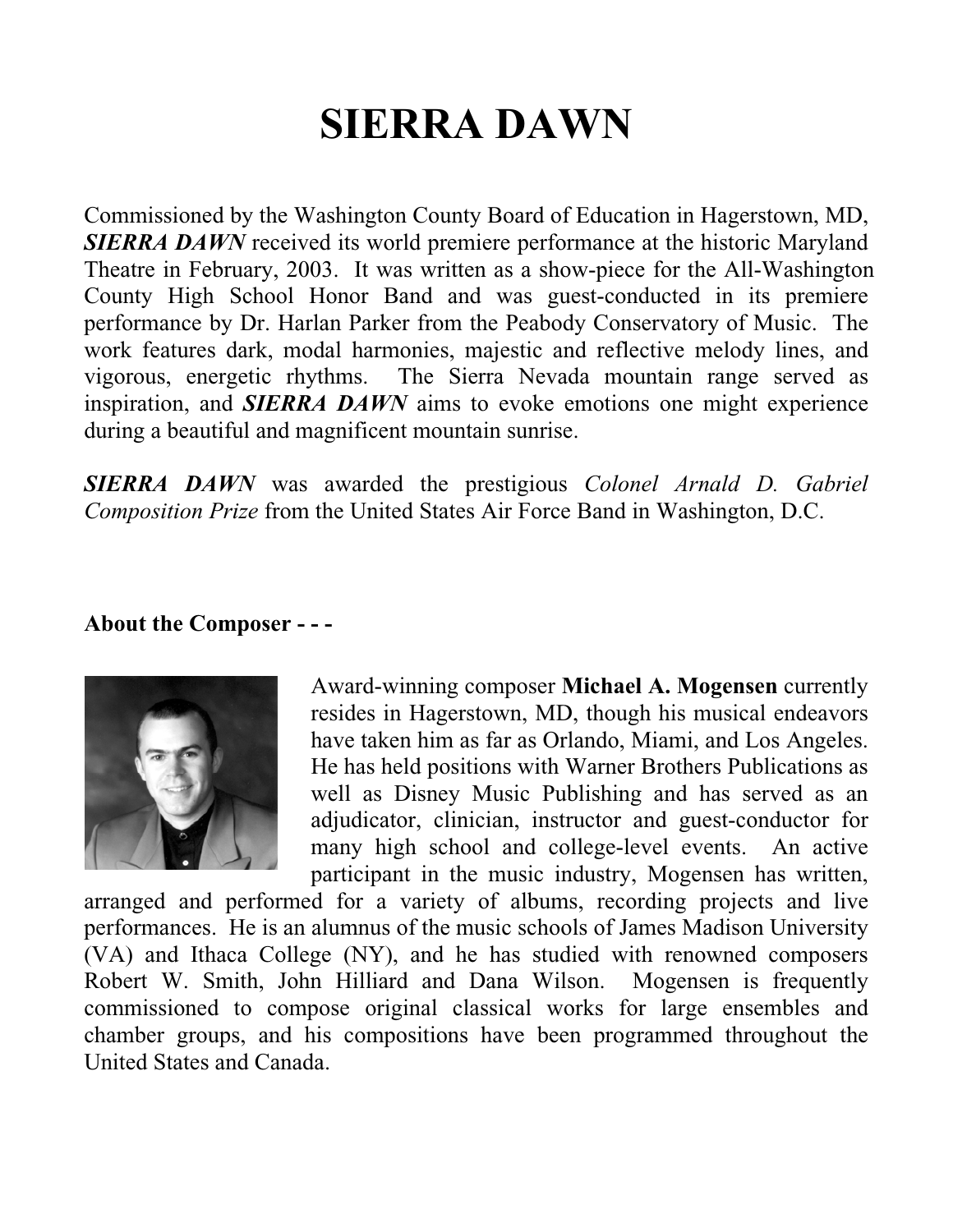Approx. Performance Time = 5:30

Pic

(ASCAP)

 $\overline{\mathcal{C}}$ © !

 $\overline{\phantom{0}}$ !

E

 $\blacksquare$ © !

ر<br>د لوړ م

© , © © , ©

İ

i

© <sup>L</sup> © © <sup>L</sup> ©

> $\pm$ ©

© , © © , ©

i

i

E

i

i

 $\equiv$ 

E

º

L  $y$   $\gamma$   $\rightarrow$ Å

Ð

Ð

Ð

Ð

 © © ©  $\blacksquare$ © © !

6 Ğ Ğ 9 Ğ Ğ 6 6 Ğ Ğ 6 Ğ Ğ Ğ Ğ 9 " 9 9 " 9 Ğ 6 ° ° D D D D ÿ į y y H ÿ į H y ÿ ij D D D D D D D D ģ 6 8 Ġ 8 6 g G g G 8 6 g G ģ 6 8 Ġ 8 6 ģ 6 8 Ġ ģ 6 g G 8 6 ģ 6 8 Ġ ģ 6 g G 8 6 ģ .<br>6 8 Ġ ģ 6 8  $\overline{6}$  $\overline{6}$ Flute 1-2 Oboe 1-2 Bassoon  $net$  in  $B<sub>b</sub>$ Clarinet in  $B\n 2$ Bass Clarinet Alto Sax 1-2-3 Tenor Sax Baritone Sax  $n$ pet in B $\overline{B}$ mpet in B .<br>In Bl Horn in  $F$  1-Horn in  $F$  2 Trombone 1 Trombone 2 Bass Trombone Tuba Chimes & Bells Percussion 1 (Triangle, Vibraphone) Percussion 2  $. = 128$  $. = 128$ **Lively, with energy Lively, with energy** (D, A, D, Eb) Ð H DÐ : : Ð Ð H : : Ð DÐ : : Ð Ð H : : Ð DÐ : © ! H  $\rightarrow$ © ½ ½ © ! H  $\exists$ © ½ ½ E ¨ © ! H  $\Rightarrow$ E :  $\equiv$ :  $\overline{ }$ : :  $\equiv$ :  $\overline{ }$ : :  $\equiv$ : © © !! H Chimes : : © © ! Ï. Triangle H º .<br>mf Cr. Cym. Ð DÐ . : Ð e.<br><del>Bish</del> : Ð DÐ . : Ð हः<br>बाह्य : Ð DÐ : © © © <sup>L</sup> ! © ½ ½ © !  $\exists$  $\rightarrow$ y y E p  $\widetilde{\mathbb{R}^{n \times k}}$ ! © © E :  $\equiv$ :  $\overline{ }$ : :  $\equiv$ :  $\overline{ }$ : :  $\equiv$ . © © .<br>ا : © © ! º º Ð DÐ ׇ֦֧֦֕֡ ׇ֖֖֖֖֖֧ׅ֖֧ׅ֖֧ׅ֖֧֧ׅ֧֚֚֚֚֚֚֚֚֚֚֚֚֚֚֚֚֚֚֚֡֬֝֝֝֬֝֓֝֬֝֬ Ð e.<br>Fi : Ð DÐ ׇ֦֚֘֝ ֚֬֘֝֓֕֓֕ Ð r<br>B<del>. ⊌</del> : Ð DÐ © ! H © © ,  $5 + y$ .<br>(ص<del>م</del>€ © ½ ½ © ! © © <sup>L</sup>  $\rightarrow$ ¨ © © © =<br>f , ے<br><del>مگ</del>≠∗م .<br><del>ان</del> ا H ¨ © © © , ! H i  $\equiv$  $\equiv$ i i i  $\equiv$  $\equiv$ i i i ׇ֦֧֡ © © .<br>ا ֖֖֖֖֖֖֧ׅ֖֪֖֖֖֖֧֚֚֚֚֚֚֚֚֚֚֚֚֚֚֚֚֚֚֚֚֚֚֚֚֚֚֚֬֝֬֝֝֓֝ © © ! Ĵ. º H always l.v. unless otherwise noted  $\sum_{i=1}^{\infty}$ .<br>mf © © © Ð DÐ ׇ֦֧֦֕֡ ׇ֖֖֖֖֖֧ׅ֖֧ׅ֖֧ׅ֖֧֧ׅ֧֚֚֚֚֚֚֚֚֚֚֚֚֚֚֚֚֚֚֚֡֬֝֝֝֬֝֓֝֬֝֬ Ð <del>ृ</del><br>इ<del>.</del> : Ð DÐ ׇ֦֚֘֝ ֚֬֘֝֓֕֓֕ Ð <del>ै।</del><br>जै≕कैं : Ð DÐ © .<br>e e , © ½ ½ © <u>. er</u> © ½ ½ © ! © © © ½ ©  $m$ L © ½ ½ © © © : , ©½½ © ‼ ⊟ © .<br>.<br>. © ½ ½ .<br><del>. اب</del>ر ¨ ½¨ L © ے<br>اس  $\equiv$  $\overline{ }$ ¨ ½¨ L © |-<br>|<br>|<br>| i i  $\equiv$  $\overline{ }$ E i Ð f H ׇ֦֧֡ © © .<br>.<br>. : © © ! º E L © H ½½¨ © **5 5**  $\equiv$   $\,$  Ð Ð mf ś Ð Ð mf : Ð mf © ! © ! 秉 L © ¨ ¨ ,  $\overline{\mathbb{R}^2}$ E ,  $\overline{\mathbb{R}^2}$ © !<br>.<br>. ! :  $\overline{ }$ ©  $\equiv$ : L © ! :  $\equiv$ :  $\overline{ }$ : : retune A  $\rightarrow$  Ab : Ð Ð always l.v. unless otherwise noted L <u></u> always <u>l.v.</u> unless otherwise noted º E  $\overline{\phantom{a}}$  © © ©  $\blacksquare$ © © ! : © © ©  $\blacksquare$ © © ! E © © , © ! ₹  $\ge$ E i E : →<br>F i : © ! L © ! © ! i i i : E i i i i E i © © ©  $\blacksquare$ © © ! : © © ©  $\blacksquare$ © © ! E  $\blacksquare$ © ! © <sup>L</sup> © © <sup>L</sup> © i i İ  $\overline{ }$ © <sup>L</sup> © © <sup>L</sup> ©  $\equiv$  $\overline{ }$  $\blacksquare$ © © , © i i  $\equiv$  $\overline{ }$ E i i  $\equiv$ º E i © © © © .<br>De . © © ׇ֖֖֖֖֧ׅ֪ׅ֪ׅ֪ׅ֪ׅ֪֪֪ׅ֪֪֪ׅ֧֚֚֚֚֚֚֚֚֚֚֚֚֚֚֚֚֚֚֚֚֡֬֝֝֬ © D© ! E © P!© ©© © © © © i i İ  $\overline{ }$ ©© © © © ©  $\equiv$  $\overline{ }$  $^{\circ}$  and i i  $\equiv$  $\overline{ }$ E i i  $\equiv$ i E  $\equiv$  $\overline{\phantom{a}}$  © ©  $\sum$ © © © © © : © ©  $\overline{\ }$ © © © © © م<br>م<del>4ج</del> !  $_{\textit{my}}$ , © !  $\overline{\phantom{a}}$ Ð E  $\equiv$ ¨ ½ © !  $\overline{m}$ L © ! : Ð :  $\overline{ }$ Ð ¨ ½ © |=<br>|<br>|-L © ! ¨ ½ ©  $m\bar{t}$ p © ! :  $\overline{ }$ م<br>م<del>4ج</del> !  $_{mf}$ , © ! :  $\equiv$ : Ĵ. . i ĺ Ð Ð í Ð Ð ©  $\geq$   $\geq$ .<br>. ! Ð Ð i i ©  $\geq$ .<br>أ !  $\overline{ }$ Ð  $\equiv$  $\overline{ }$ Ð © ! ©  $\equiv$ ! © ء<br>م .<br>م خ !<br>=  $\equiv$  $\overline{ }$ ©  $\geq$   $\geq$ .<br>. ! i i  $\equiv$ J. E E ©  $\blacksquare$ © © .<br>الم © © ©  $\equiv$ © © .<br>. © © !© © © © © , © .<br>.<br>. © ¨ ¨ L © ! H ₹ i  $\epsilon$  .  $\sqrt{3}$ ैं है। H © ¨ i : © ¨ © ! © © © !© © © ©  $\blacksquare$ © ! H © ¨ L © ! H © .<br><del>È leef</del>  $^t \rightarrow$ ! H  $\overline{\mathbf{E}}$ H i L  $\downarrow$ . يا .<br>. H Å © © ¨ D© mf ׇ֦ׅׅ֘֝֘ ©  $\frac{1}{2}$ ֦֘ © © © © © © © .<br>!‡ © © P© ¨ ¨ L © ! © P© ¨ ¨ L © ! mf © © © © ! , © © P© i ¨ ¨ L © ے<br>اس ¨ ¨ L © ! mf ¨ ¨ L © ! © © © © ! L © © © © © .<br>!<br>! © © © © D© © © © © .<br>!‡ ©  $\overline{}$ © <sub>1</sub>  $\mathbf{i}$   $\mathbf{j}$ © ।<br>।<br>। Bells i 1 © ! © © ©  $\vdots$  © © .<br>6 © © © © © !© © © © Ð © ! © © © © ! © ! L © ! © © —<br><del>⊘ : ⊘</del>  $\overline{\phantom{a}}$ © ! Ð © ©  $\equiv$ © ! © ! L © ! © ! © ! L © ! © !! ! L © ! Ð Ð © !© © © ! Ð © ¨ © ¨  $\overline{\cdot}$ ! L © ! º . Ð mf  $\overline{\phantom{0}}$ © ! ֦֧֦֧֦֧<u>֚֓</u> © © ©  $\blacksquare$ © © ! © © , © ! , .<br>تم خ{ © © , © ! © ! L © !  $\ge$ © © , © ! © ! , © ! !© ,  $\overline{\cdot}$ © © , © ! i © ! L © !  $\frac{1}{\epsilon}$ © ! L © !  $\cong$ © ! L © : © ! L © ¨ ¨ , 。<br>∑≀ ∴ ≀  $\qquad \qquad$ © ! © © , © ! , .<br>تم خ{ i i © !<br>! L © ! © ! i E Ĵ. **SIERRA DAWN** MICHAEL A. MOGENSEN *Commissioned by the Washington County Board of Education, Hagerstown, MD*<br>  $\overrightarrow{AD} = \overrightarrow{AD} + \overrightarrow{AD} + \overrightarrow{D} + \overrightarrow{D} + \overrightarrow{D}$ (Crash Cymbals, Suspended Cymbal) *Winner of the 2004 Colonel Gabriel Composition Award from the U.S. Air Force Band, Washington, D.C.*

Percussion 3 (Bass Drum, Snare Drum, Wind Chimes) **GRADE 5 TRN2005-XX**

Eup

 $Timp$ 

8

-

-

B.D. <sub>mp</sub> ,

-

1

H ½ damp  $\rightarrow$ 

**Copyright © MMV by TRN Music Publisher, Inc. All Rights Reserved. Printed in U.S.A. International Copyright Secured.**

1

-

1

 $\lambda$ 

!<br>}

damp

1

Å

Å

1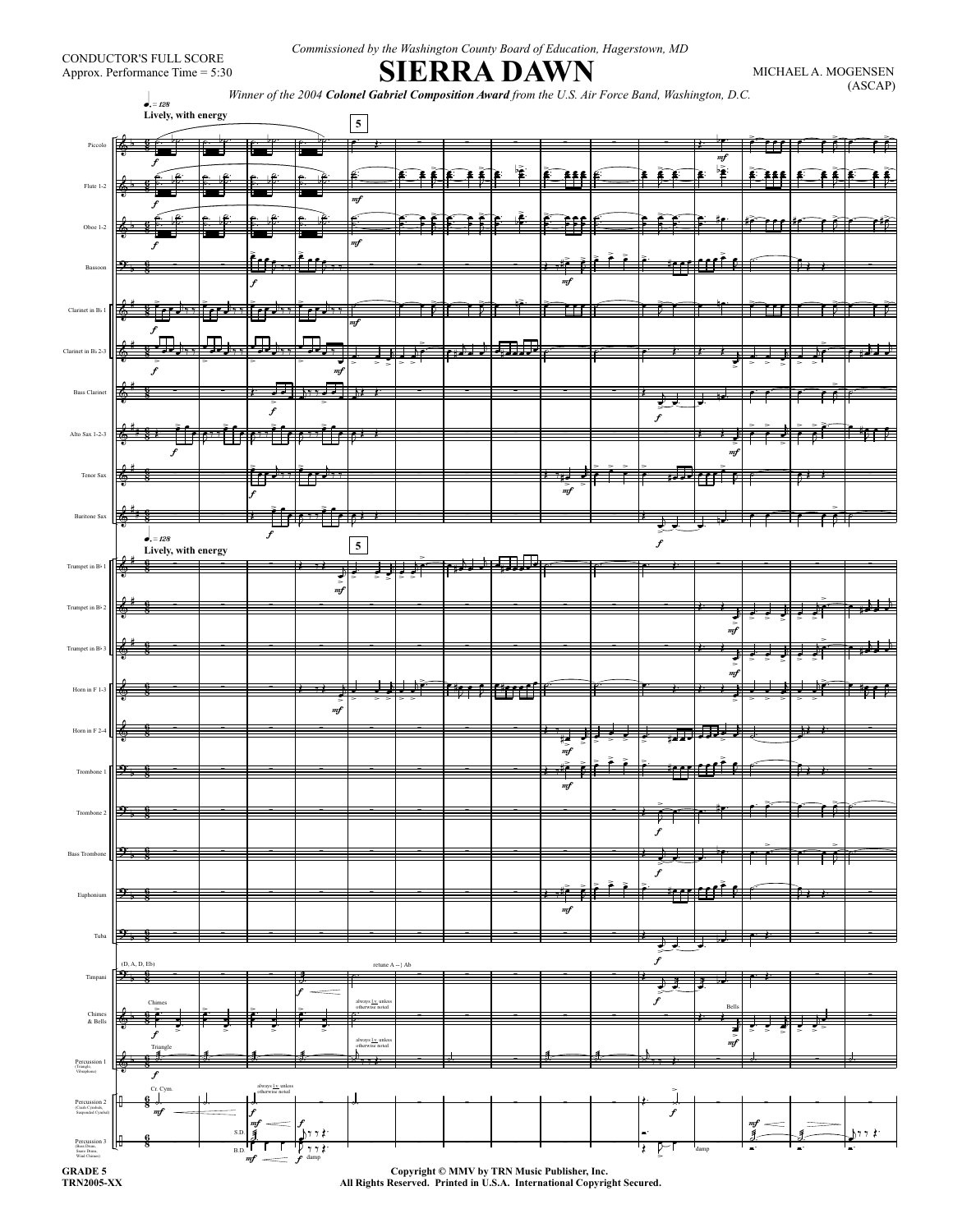

**- 2** -